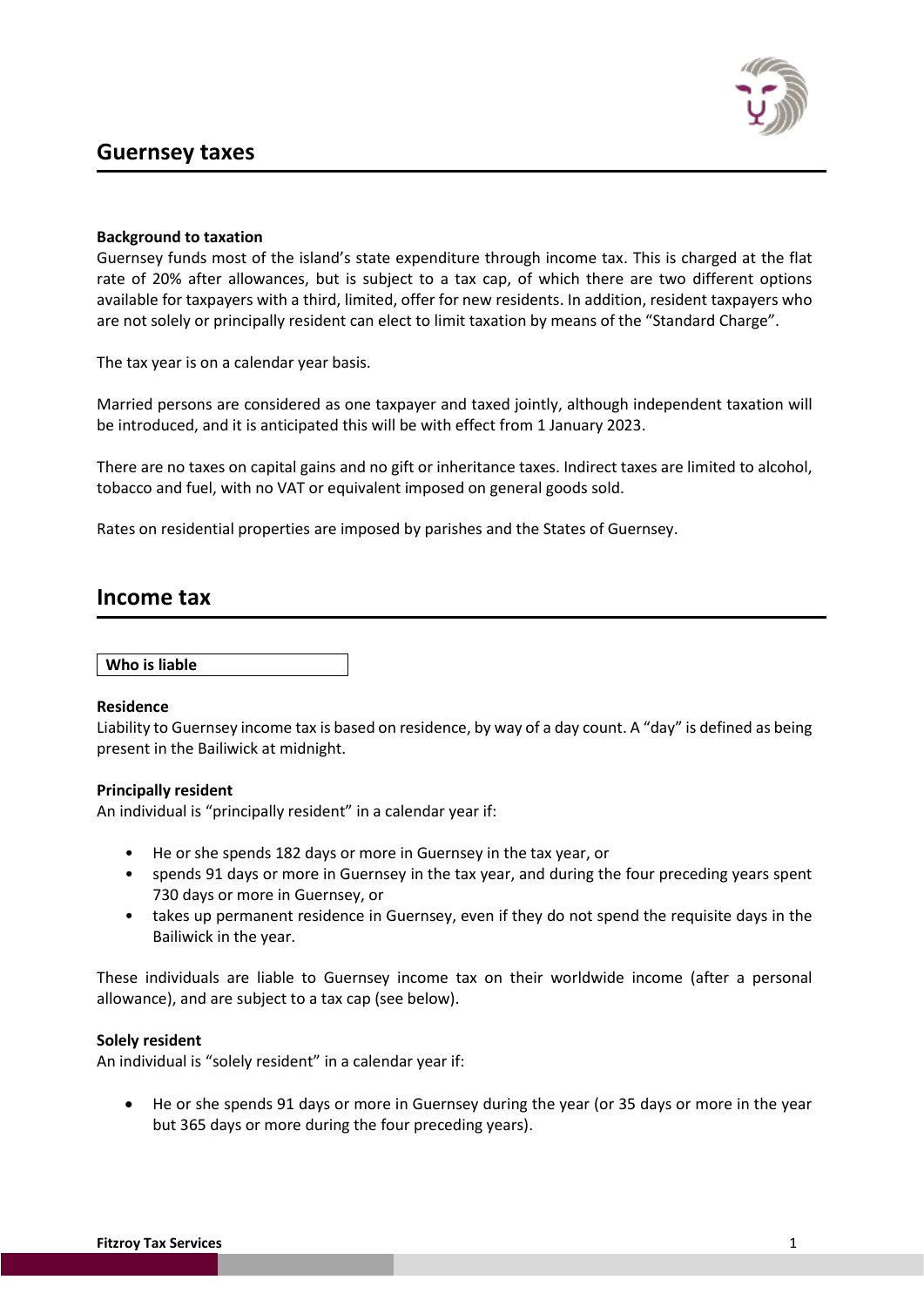

• He or she spends less than 91 days in one other place during a calendar year. Therefore, if an individual cannot be treated as resident (under Guernsey tax rules) in one other country during a year, he will be treated as "solely resident" in Guernsey.

An individual who is "solely resident" in Guernsey will be liable to Guernsey income tax on their total worldwide income.

# **Resident only**

An individual is "resident only" in a calendar year if:

- He or she spends 91 days or more in Guernsey in the tax year (or 35 days or more in the year and 365 days or more during the preceding four years), and less than 182 days in Guernsey in the tax year; and
- spends 91 or more days in another jurisdiction in the calendar year.

These individuals are taxed on their worldwide income but may elect to pay the "standard charge". This is currently £40,000 per annum.

This allows an individual to make tax-free remittances of foreign income to Guernsey and deems the liability on the first £200,000 of Guernsey-source income as being met by the standard charge payment. Guernsey-source bank interest is considered for this purpose to be a non-Guernsey source of income.

Individuals paying the standard charge are not entitled to claim any Guernsey personal allowances or reliefs. Currently, only one charge is payable by a married couple.

## **Married couples**

A married couple, or same sex couple in a civil partnership, are currently seen as one taxpayer. The husband is treated as the taxpayer for married couples, and for same sex couples in a civil partnership it is the older of the two. The single person's allowance is usually doubled in these circumstances.

An election can be made to tax the couple separately. The married person's allowance is available only if both individuals are resident in Guernsey.

As mentioned above, independent taxation for married couples is anticipated to apply from 1 January 2023.

**Reliefs and restrictions** 

#### **Personal allowance**

The main tax relief is the personal allowance, which is the following:

|                                                                                              | 2021(f) | 2022(f) |
|----------------------------------------------------------------------------------------------|---------|---------|
| Personal Allowance per individual of any age -<br>can be transferred between married persons | 11,875  | 12,175  |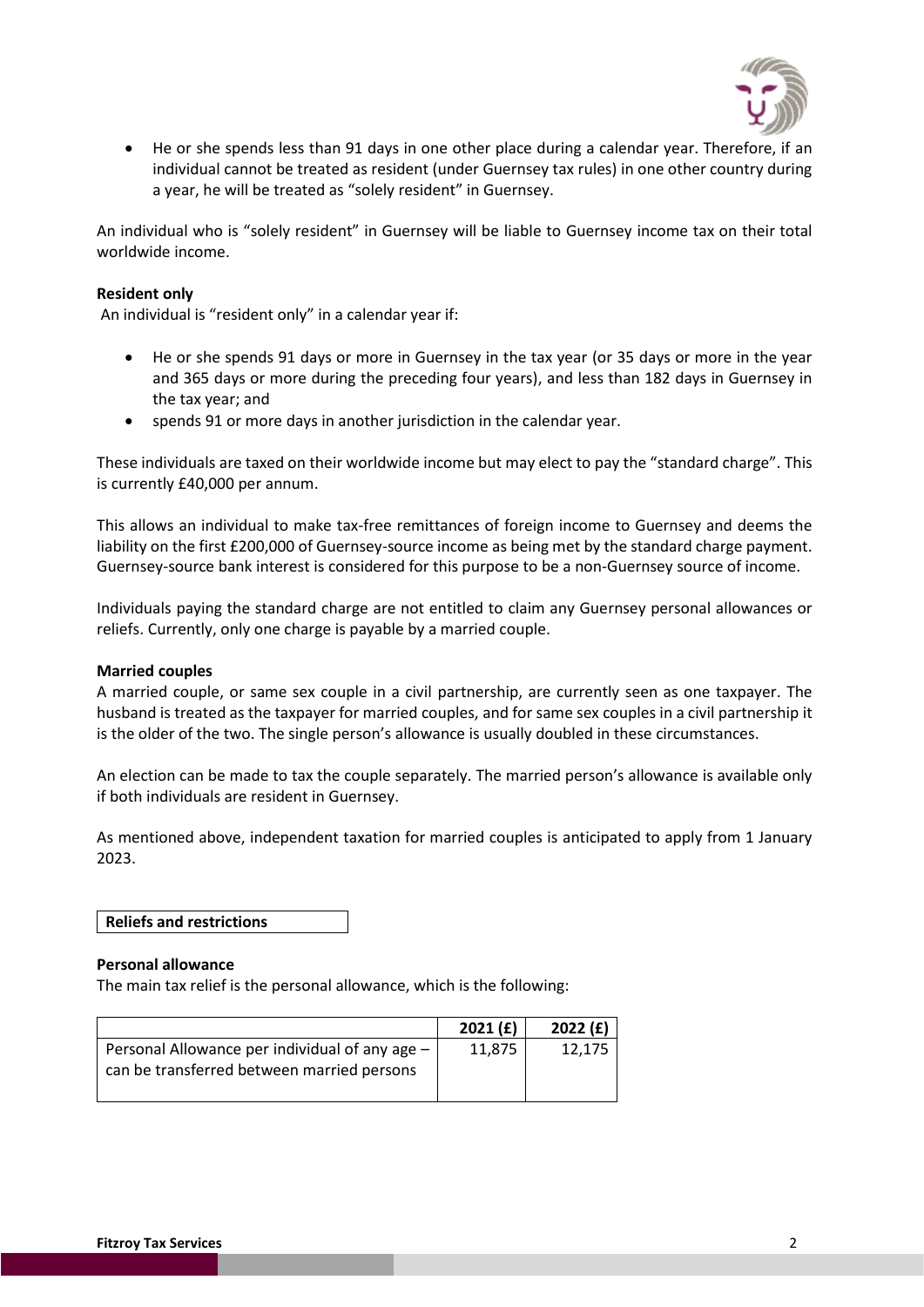

When income exceeds £100,000 per individual the personal allowances will be withdrawn at a rate of £1 for every £5 above this limit. Our guide to the withdrawal of personal allowances goes into this in more detail.

# **Mortgage relief**

Interest paid on a mortgage on a Guernsey principal residence is deductible against income in the calculation of the annual tax liability, limited to the interest charged on the first £400,000 of the mortgage. The maximum amount of deductible interest that can be claimed will be slowly reduced until the relief is removed altogether by 2025.

## **Tax cap**

All Guernsey-resident individuals are subject to an upper limit on their tax liability, the tax "cap". Individuals may elect for either of the following options:

- Tax on non-Guernsey-source income restricted to £130,000, plus tax on Guernsey-source income (excluding Guernsey bank interest).
- Tax on worldwide income restricted to £260,000, including Guernsey-source income.

Income derived from Guernsey land and property is excluded from the tax cap, and is subject to tax at the normal rate of 20%.

Currently, only one cap applies per married couple.

## **'Open market' tax cap**

A cap of £50,000 per year is applicable for new residents who meet certain conditions, set out below:

- The individual must have been non-Guernsey resident for the previous three tax years.
- They must purchase an open market property in the island, on which at least £50,000 of Document Duty must also have been paid, so the approximate minimum property price needs to be in the region of £1.35 million.
- The purchase must take place in the period twelve months prior to permanent arrival in Guernsey, to twelve months after.

The tax cap may apply in the year of the individual's permanent arrival in the island, and for three consecutive years subsequently.

As with the £260,000 tax cap, income arising or accruing from the ownership of land and buildings in Guernsey is excluded from the open market tax cap, and tax on this will be payable in addition at the normal rate of 20%.

## **Pensions**

An individual can contribute tax-deductible amounts to a Guernsey registered pension scheme, to a maximum of 100% of gross earnings, or £35,000, whichever is the lower. This is subject to reduction where allowances are reduced, for those who earn above £100,000 a year.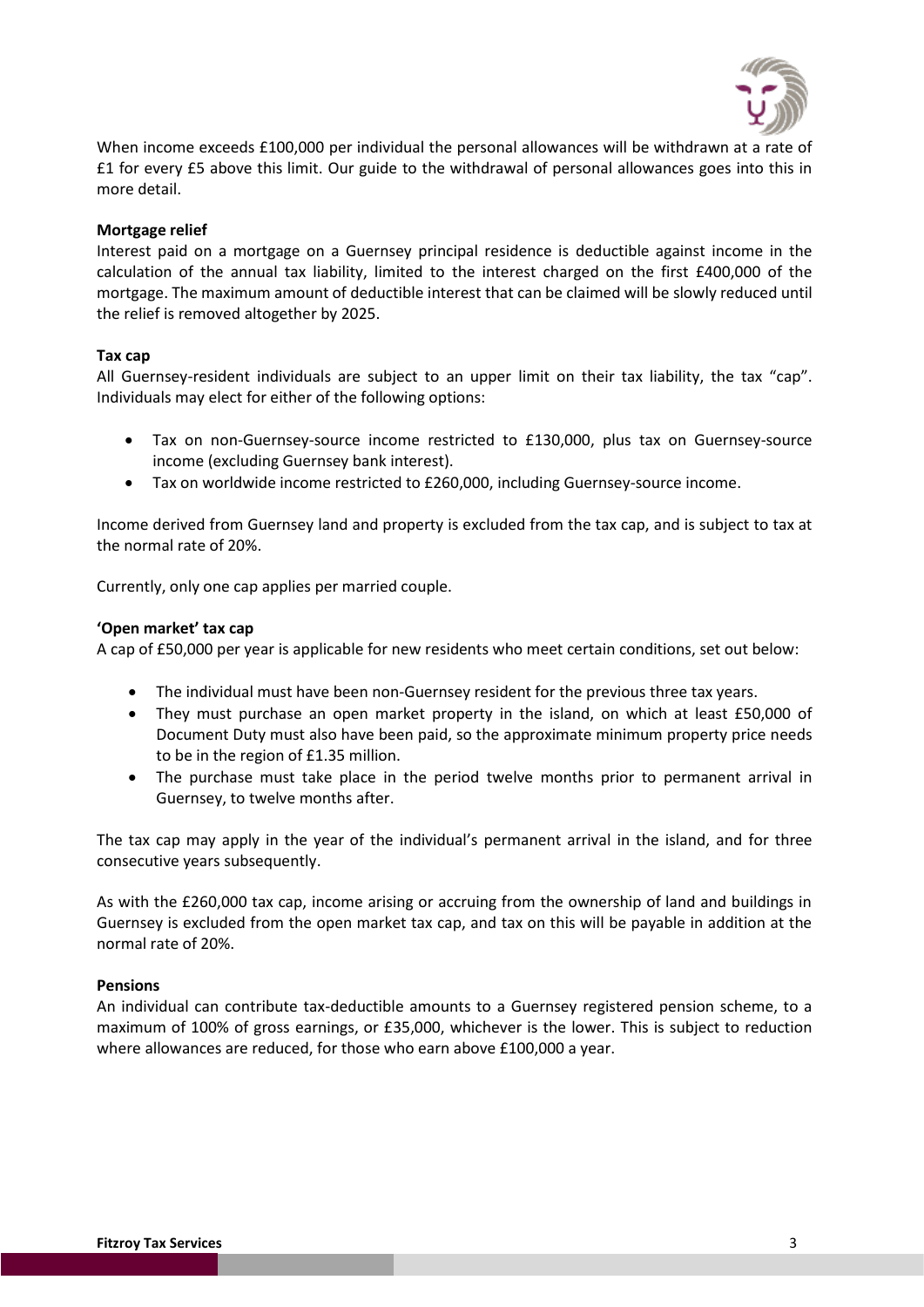

## **Income subject to tax**

# **Employment income**

Taxable employment income includes salaries, wages, bonuses, gratuities, benefits in kind, directors' fees and pensions. Tax is paid at source on this income through payroll, which is known asthe Employees Tax Instalment scheme ("ETI").

## **Benefits in kind**

Benefits in kind paid to employees are assessed to income tax and social security, subject to a £450 annual exemption. The benefits given in relation to share options, accommodation or motor car benefits cannot be reduced by this exemption. They are taxed on the full amount of the benefit and guidance has been issued by the Income Tax Office to determine value. Salary sacrifice schemes are specifically chargeable to tax by Income Tax Office Statement of Practice.

Certain benefits are exempted from tax, such as medical insurance.

Share scheme taxation is different from many other jurisdictions. The taxable element is the discount to market value at the time of grant, regardless of whether the stock option is exercised. If it can subsequently be demonstrated that the option was never exercised the tax paid in the year of grant is refunded. No additional tax is charged on sale of the options or shares.

## **Self-employment and business income**

All self-employed persons are subject to income tax on their taxable income derived in Guernsey. Taxable income consists of accounting profits, subject to adjustments.

## **Investment income**

There is limited withholding tax in the island and as such, investment income is declared by means of the annual tax return. The first £50 of bank or savings interest for an individual is exempt from Guernsey income tax (doubled for married couples if each spouse receives interest).

## **Double tax**

Subject to Double Tax Agreements or domestic law, a credit may be available to offset against tax paid in another jurisdiction. In most cases other than the UK, the relief is restricted to three quarters of the effective rate of tax suffered on that income in Guernsey.

## **Tax filing and payment procedures**

Generally, all individuals must file an annual tax return and all income is assessed on a current-year basis. The final liability to income tax is charged by assessment, based on the taxpayer's tax return. Employed individuals make payments on account during the year through ETI, while those not in employment pay in instalments.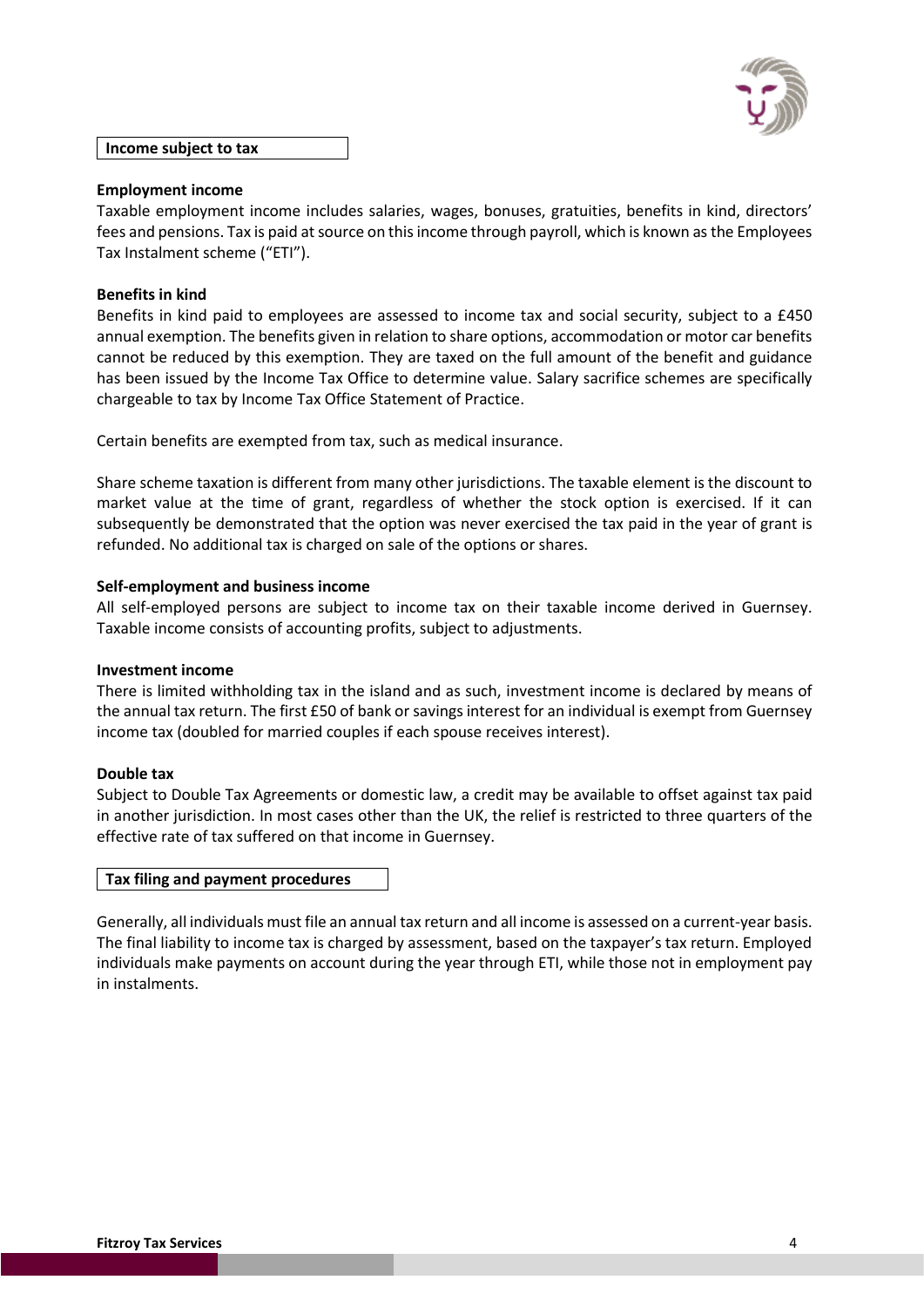

# **Tax treaties**

Guernsey has entered into full or partial double tax treaties with a number of jurisdictions.

There are full double tax treaties with the following:

Cyprus, Estonia, Hong Kong, Isle of Man, Jersey, Liechtenstein, Luxembourg, Malta, Mauritius, Monaco, Qatar, Seychelles, Singapore, United Kingdom.

The following jurisdictions have partial double tax treaties with Guernsey:

Australia, Denmark, Faroe Islands, Finland, Greenland, Iceland, Ireland, Japan, New Zealand, Norway, Poland and Sweden

Negotiations are in progress with a number of other jurisdictions.

**International tax reporting**

# **Tax Information Exchange Agreements ("TIEA")**

Guernsey has 61 TIEAs, including ones with the United Kingdom and the United States. The TIEAs allow for the exchange of tax information by formal request.

# **FATCA and "UK FATCA"**

Guernsey enacted regulations in 2013 to bring FATCA reporting into law. This was following the signing of the UK FATCA agreement in October 2013 and the US FATCA agreement in December of the same year. Guidance notes have also been agreed, subject to negotiation, (with the latest draft version being approved in April 2015).

# **Common Reporting Standard ("CRS")**

UK FATCA is to be superseded by a global CRS committing subscribers to Automatic Exchange of Information with each other. Guernsey has committed to the adoption of CRS from 1 January 2016, with reporting from 2017. CRS does not provide for any special arrangements, such as the Alternative Reporting Regime for "Non-Doms" which exists under the current FATCA regime. As a result of the adoption of CRS, reporting by Guernsey Financial Institutions of data for all relevant UK financial accounts will be required.

# **Social security**

# **Contributions**

Guernsey has a social security scheme which is mandatory for Guernsey residents over school-leaving age, subject to agreement in certain circumstances. Contributions do not stop at retirement age.

An individual will fall within one of three classes of social security. All three classes of contribution are subject to an upper earnings limit for 2022 of £157,404.

• Employed - Employers make contributions based on taxable earnings at a rate of 6.7%, and employees at 6.8%, up to the upper earnings limit.